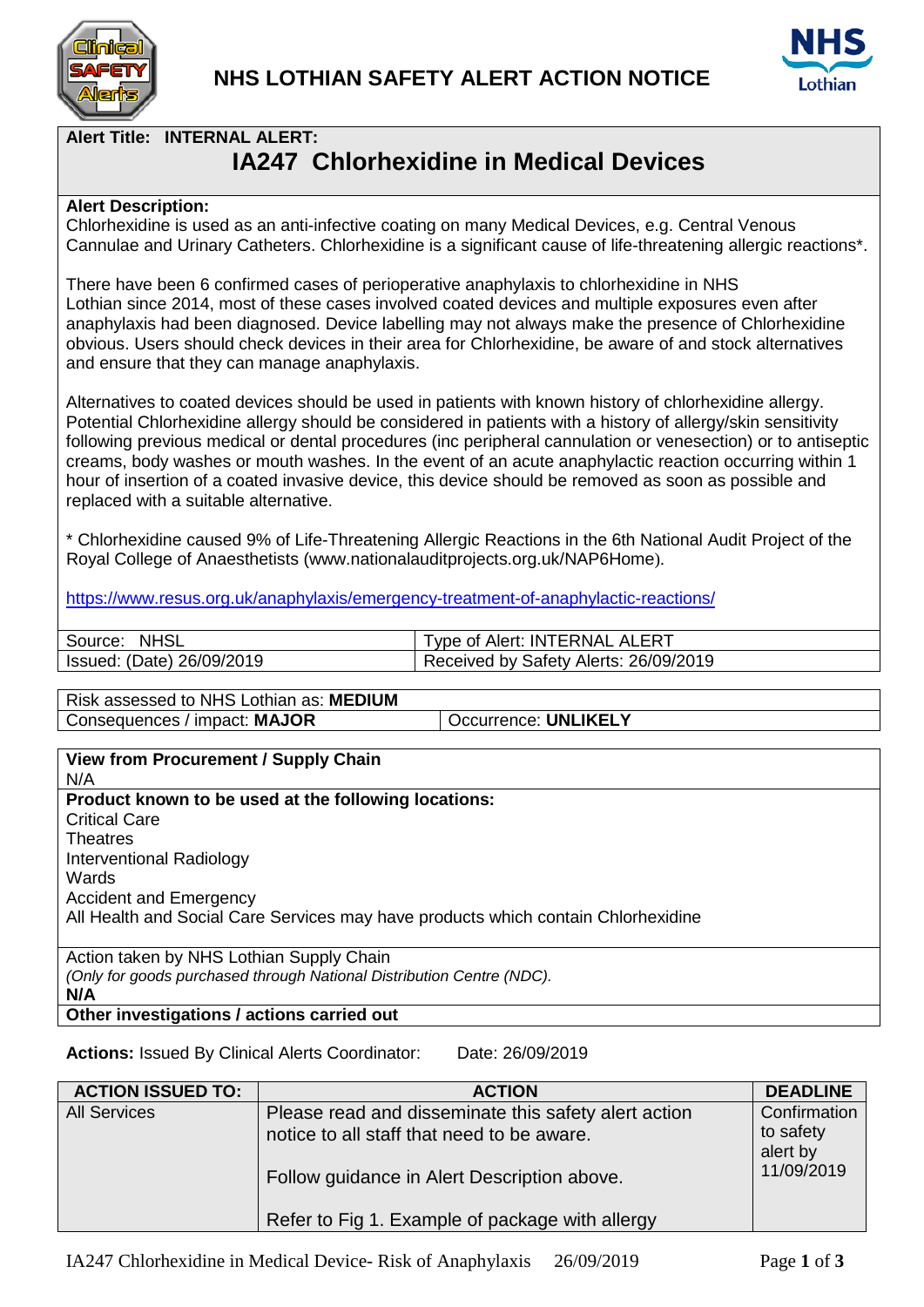| information.                                                                                                          |  |
|-----------------------------------------------------------------------------------------------------------------------|--|
| Report any adverse events on DATIX.                                                                                   |  |
| Directors and General Managers Office to report actions completed by email<br>to: safety.alert@nhslothian.scot.nhs.uk |  |

Please contact the Alerts Coordinator if:

- You think you should not have been allocated an action in relation to this alert.
- You think the timescales allocated are not appropriate.
- You suspect we may have omitted a service area that SHOULD have received an action relating to this alert.

Thank you.

Contact us: [safety.alert@nhslothian.scot.nhs.uk](mailto:safety.alert@nhslothian.scot.nhs.uk) or Telephone: 0131 537 (8)8565.